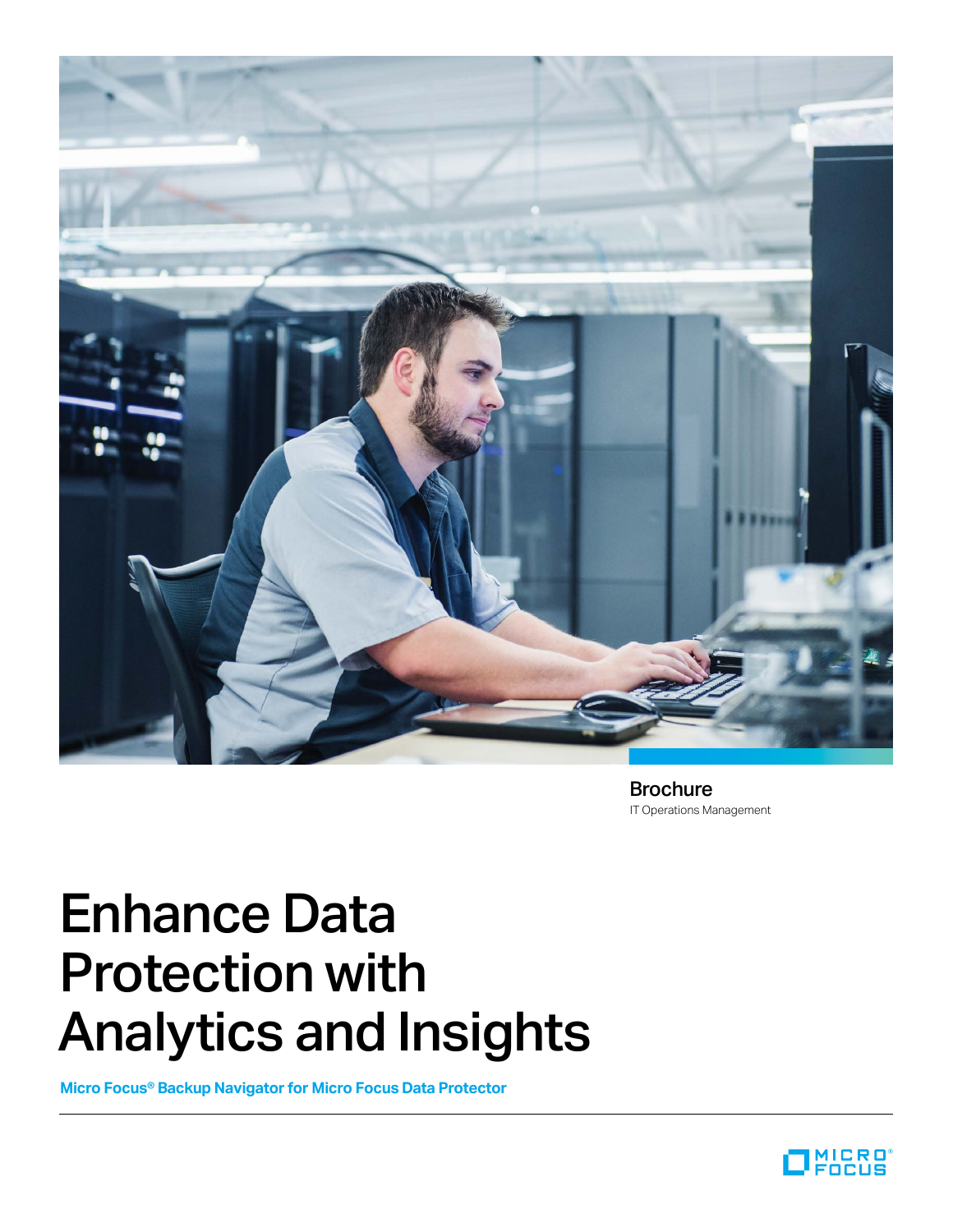# Micro Focus Backup Navigator

Backup Analytics, Monitoring, and Reporting for Micro Focus Data Protector

## **Executive Summary**

In an ever-growing, digitally dependent world, you know information rules above all else. Effectively managing the data created, safeguarding it, locating it quickly, and determining how best to exploit it is the key to business vitality. Because data is a crucial ingredient that organizations cannot do without, the way you handle data throughout its lifecycle is a key factor in remaining at the top of your game, particularly in a fiercely competitive environment.

The challenge is that data is generated at a velocity that makes it difficult for IT to keep pace, and this puts greater pressure on IT executives to create infrastructures that are more dynamic and agile—a demand that results in variety and complexity.

The answer to these challenges, however, is straightforward: if the growth of data remains unabated, and the infrastructure still has to scale up, down, in, and out, then the backup and recovery approach you rely on must provide a high degree of intelligence and analytics to address your needs today and tomorrow.

## **Traditional Data Center Boundaries Are Now More Transparent**

Data is everywhere. It is growing fast and is no longer confined to the physical boundaries of the data center. Throughout its lifecycle, information exists in various forms and statuses: at the point of creation, during a period of utilization, and in a final phase of disuse or neglect. It resides in multiple locations, with users (local and remote), or spread across the organization often in different versions, different formats, and on different media.

Feeding data growth are end users that demand "everywhere and anywhere" information access. They are no longer confined to an office, or even using a corporate-provided device. The trend of "bring your own device (BYOD)," the mobile workforce, and service conveniences are all part of the new normal.

In this new IT environment, adoption of virtualization and cloud services is expected to deliver the dynamic IT infrastructure needed to address agility and distributed users. But, while virtualization and cloud may be the platform of the immediate future, these newer options are really just another form of data, no longer bound by physical data center boundaries. More importantly, virtualization and cloud are leading causes of extreme data growth, which further dilutes the idea of traditional data center boundaries.

### Address Your Backup and Recovery Needs

How then do you address the backup and recovery needs of data sets that are voluminous, growing at an unabated rate, and are unique and complex? We believe that relying on traditional backup and recovery solutions is no longer sufficient. Instead, your backup and recovery solution must enable the IT organization to make more intelligent decisions by integrating analysis of the backup environment and an adaptive approach to backup and recovery. When your backup and recovery is based on operational analytics and insights, you can create a more adaptive core IT function that can support your business goals.

## **Backup Navigator: Analytical Insight and Adaptive Intelligence for Your Backup Environment**

Creating a more agile backup and recovery strategy puts more focus on identifying and extracting business value from the data protection process. Efficient technologies such as deduplication, compression, and quality of service (QoS) will continue to address resource concerns; however, when planning for the needs of today and tomorrow, that is no longer enough.

Creating a healthier backup and recovery strategy that serves tomorrow's needs is more effective when you can extract value and insight from your data protection processes, and from the virtual and physical infrastructure stack supporting it.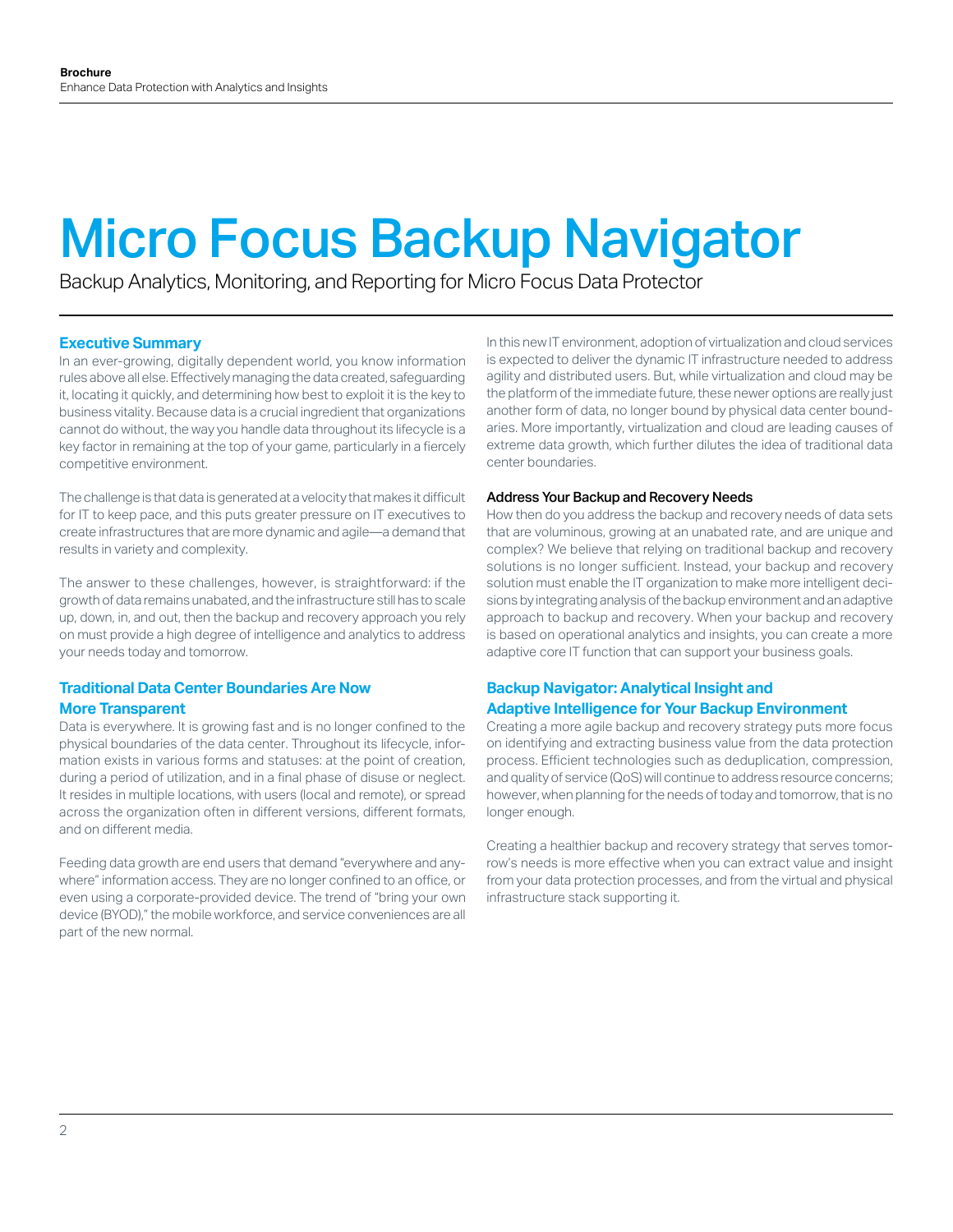Micro Focus Backup Navigator, a companion product to Data Protector, provides IT staff with an intuitive and interactive dashboard and over 100 reports based on more than 75 key performance indicators (KPIs) related to backup and recovery operations. Using this dashboard, IT staff can immediately identify inefficiencies within the backup operations and the unbalanced use of backup resources, and uncover failures before they are exposed in the recovery process.

The solution reduces the amount of time IT staff has to spend on isolating data protection problems at a point when business needs are centered on the need to recover vital information. With insight into the physical and logical data protection infrastructure, IT staff can now make smarter decisions on how to best implement the backup and recovery process and can more quickly uncover root causes of issues so that they can be addressed.

With Backup Navigator, you can base your data protection strategy on an assessment, supported by real-time analytics and trending to make certain that maximum infrastructure utilization can be achieved without sacrificing the success of the operation. Backup Navigator allows you to create flexible and customized reports that can be scheduled and shared with key stakeholders or used to collaborate between members of the IT staff. In addition, these reports can be exported into a variety of forms and formats for ingestion into other systems such as broader business analytics, billing systems, regulatory reporting, data center health, etc.



Figure 1. Backup infrastructure can be audited on daily/weekly/monthly basis from different points of view. All audit reports can be made global or tenant based.

### **Backup Navigator Delivers**

- Simplified use of Data Protector in multi-cell deployments centralized management of large or geographically dispersed implementations that require more than one Data Protector Cell Manager.
- Multi-tenant support—support for multiple tenants in deployments that require secure access to back up operations by multiple customers such as large enterprises or Service Providers.
- Intelligent dashboards—dashboard reports provide valuable insights into KPIs of the backup and recovery process, and more importantly, they're interactive and customizable—allowing the IT administrator to filter, change, and modify views.
- Real-time predictive analytics—visual foresight into the backup and recovery process based on daily use, along with trending and forecasting algorithms reveal future performance and capacity gaps and requirements specific to your data set characteristics, infrastructure capabilities, and organizational requirements.
- Rapid root-cause analysis and problem solving—potential resource conflicts and systematic/systemic issues can be proactively detected and addressed before they cascade into outages and data loss that negatively impact business operations.
- Collaboration and cross-system support—report creation can be automated, scheduled, and shared with stakeholders within the organization, or securely isolated and made available to external customers who rely on the backup and recovery service. The same information can be exported in a variety of formats for inclusion into other organizational systems.
- Flexible, personalized reporting—extensible reports can be customized and tailored to match the specific needs of the operator, organization, or customer relying on the details to enable decisionmaking and trigger appropriate actions.
- "What-if" scenario evaluation—intelligent insights into current backup and recovery operations before new data sets are included in the process. These insights can identify whether or not servicelevel agreements (SLAs) would remain achievable, identify impacts to the backup infrastructure (physical capacity, network load, device utilization, etc.), and reveal the best ways to balance the demands of new data sets within the existing infrastructure.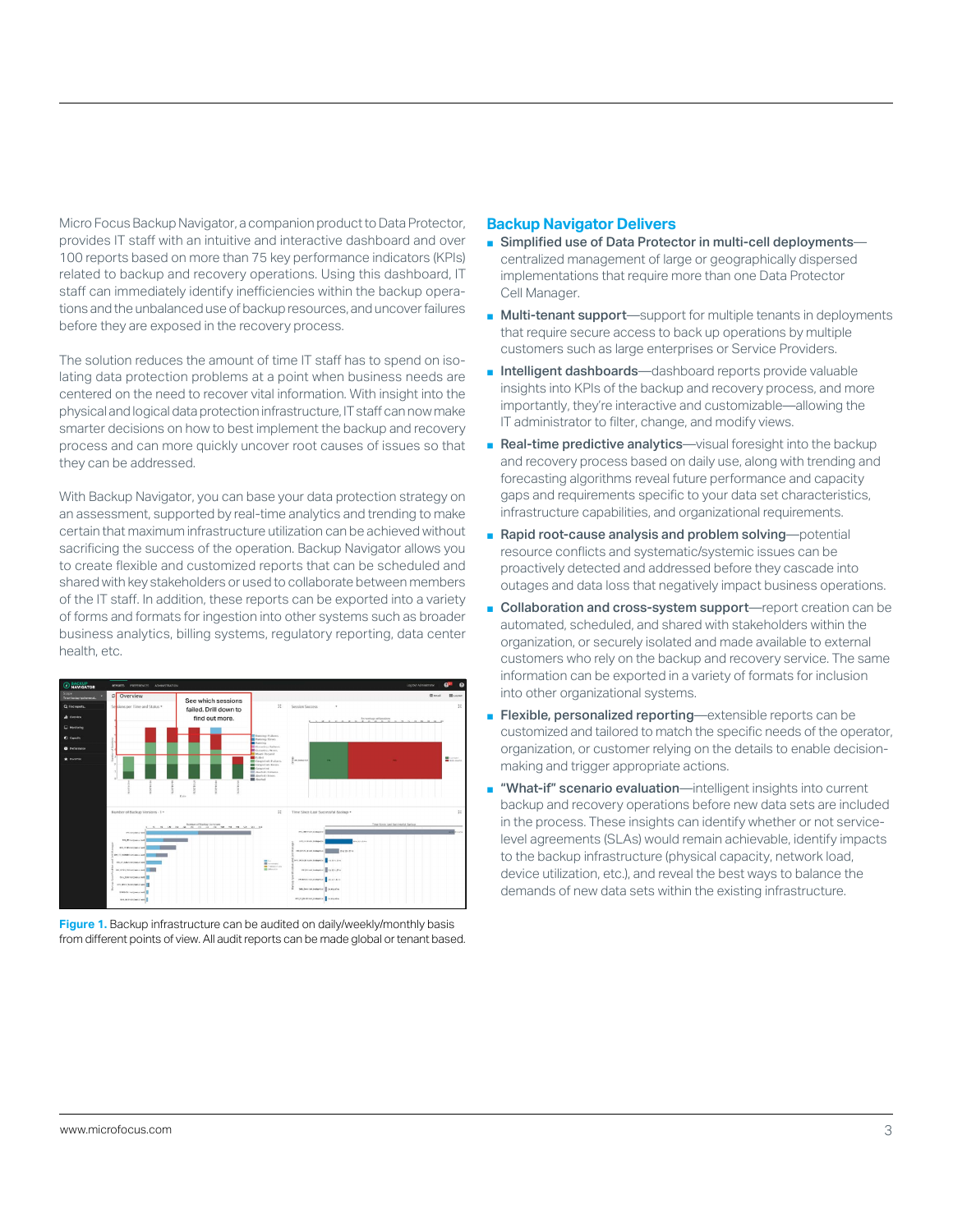# **Simplified Use of Data Protector in Multi-Cell Deployments**

In environments that require more than one Data Protector Cell Manager, Backup Navigator can generate reports that present data across cells, with each report scoped and ran across multiple cells.

#### **Multi-Tenant Support**

Service Providers or large, geographically dispersed organizations often require multi-tenant support. In these environments, Backup Navigator can generate reports per tenant, which can be defined per Cell Manager, backup spec group, backup spec, or client. Each tenant can receive a separate auditing report which can be global (complete backup infrastructure) or per tenant, and can include chargeback information which can be easily transferred to any billing system. Tenants can be split per department, region, or country for enterprises, or per customer for Service Providers.

#### **Intelligent Dashboards**

Backup Navigator's continual backup monitoring and trending capabilities are captured in a high-level view of the backup and recovery process within the dashboard reports. Dashboards enable IT staff to make informed decisions and take decisive actions, based on real-time information concerning data protection operations. More importantly, dashboard timelines and reports can be customized to provide different views for different stakeholders. Those who rely on the backup and recovery process can be given tenant-based (isolated details only concerning their data) backup scorecards that outline success rates, or information on intervals between backups, amount of data backed up, and backup-set expiration schedules.



**Figure 2.** Backup administrators can easily understand their backup infrastructure, i.e., components, backup specs overview, VM infrastructure, etc.



**Figure 3.** Backup Navigator helps predict future resource needs so that they can be addressed before they happen.

#### **Real-Time Predictive Analytics**

Backup Navigator enables you to collect, correlate, and analyze trends in backup and recovery data to isolate and expose patterns in your data protection operation. Designed to rapidly analyze large volumes of operational data, Backup Navigator quickly identifies performancerelated information, capacity utilization rates and trends, and future infrastructure requirements based on projected data characteristics and infrastructure capabilities. This analysis can help you plan and reduce your CAPEX and OPEX spending to target 100 percent utilization of your data protection infrastructure and can keep you from resorting to reactionary approaches to problem resolution that often lead to complicated future challenges.

In addition to planning for future infrastructure needs, Backup Navigator also provides insights into the retention characteristics of organizational data. This insight enables IT staff to protect data according to retention requirements defined in SLAs, more consistently meet recovery-point objectives (RPO) and recovery-time objectives (RTO), identify future capacity requirements as data is tiered into a "retain forever" category, and evaluate the potential for reuse in data sets to determine how long they should be retained and on what kind of retention media.

#### **Rapid Root-Cause Analysis and Problem Solving**

The interactive and inter-relationships of Backup Navigator reporting system enables it to act as an intelligent guide in the analysis, isolation, and recommendations for issues that may exist within your data protection approach. Unlike static reporting tools, Backup Navigator provides summary information concerning the status of each backup infrastructure component, the operating systems involved, and the backup definitions.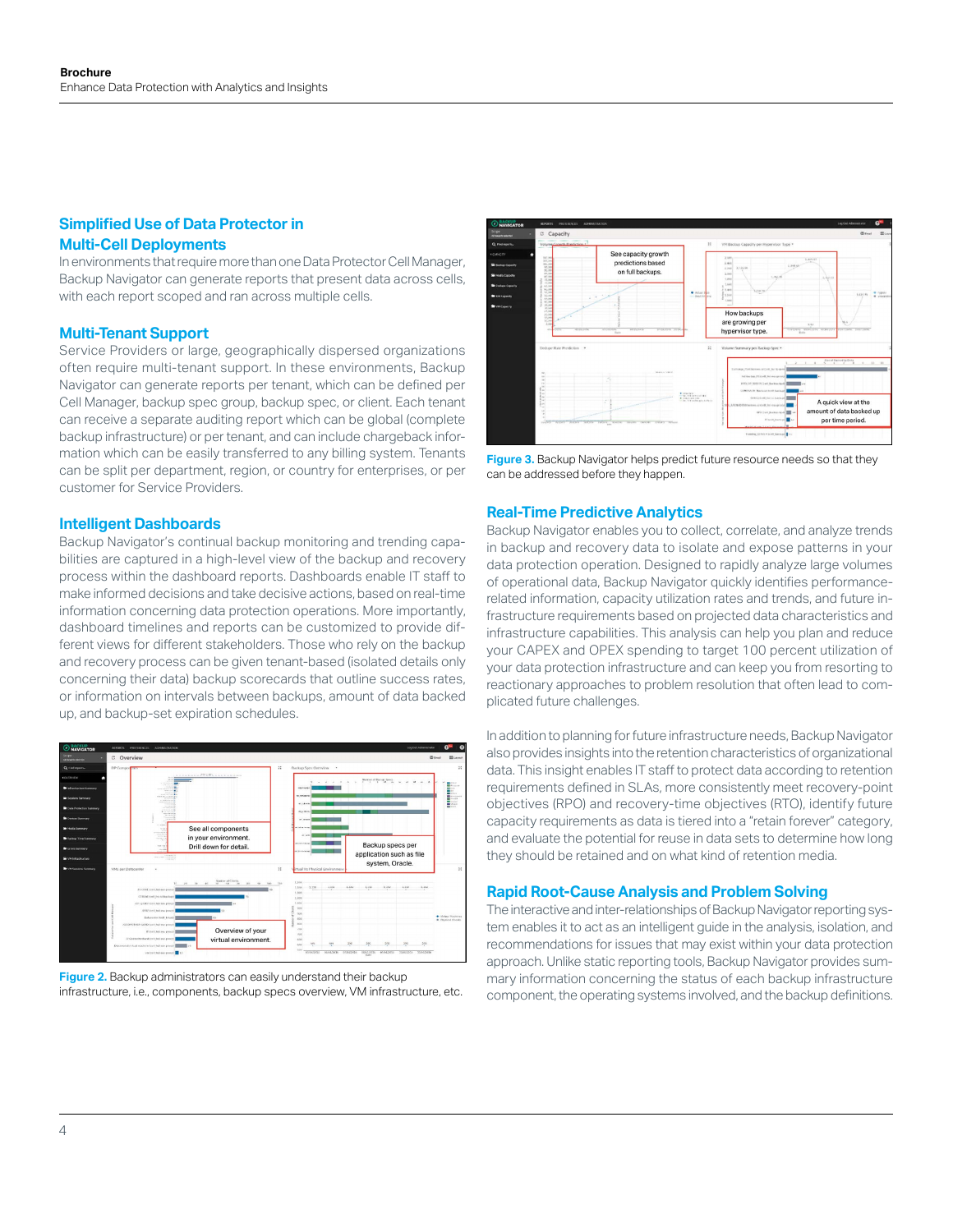With this level of detail, when issues arise, they can be isolated to the specific point in the backup infrastructure—logical and physical. Once isolated, IT staff can trace the problem to its root cause, quickly resolve current issues, and make use of the trending and predictability aspects of the tool. These capabilities help you address future resource conflicts and systematic/systemic issues before they cascade into catastrophic and expensive failures. For example, Backup Navigator simplifies your troubleshooting approach by automatically and intelligently selecting a



**Figure 4.** Alert messages help identify issues in your backup environment so that they can be resolved faster and more efficiently.

unique set of relevant reports—called "related reports"—that can expedite your root-cause investigation. These small report sets are chosen based on the issue or problem that you are trying to discover and the logical next steps that should be taken to discern more value.

| <b>O RACICUP</b>           | <b>BECON PRESENCE ADMINISTRATION</b>       |                                    |                                        |                        |                                                                                                                                 |                                      | Log Our Administrator                | $\bullet$<br>G <sup>2</sup> |
|----------------------------|--------------------------------------------|------------------------------------|----------------------------------------|------------------------|---------------------------------------------------------------------------------------------------------------------------------|--------------------------------------|--------------------------------------|-----------------------------|
| Sopra<br>Mathemati         | * Application Overview                     |                                    |                                        |                        |                                                                                                                                 |                                      |                                      | O tiput .                   |
| <b>Q</b> FRENDON.          | Source Coll Hampson . Application Tape All | ٠                                  |                                        |                        |                                                                                                                                 |                                      |                                      | Common                      |
| 4 BUSINESS ATLANTA<br>п    | Call Manager<br>Client                     |                                    | Initiated                              | Application Type       | Retention                                                                                                                       | RPO                                  | Evilented RTO                        |                             |
| List of Birdsip Spies      | cut tamp                                   |                                    |                                        |                        |                                                                                                                                 |                                      |                                      |                             |
| Cut Manager Status         |                                            | america.com/radio.com/             |                                        |                        |                                                                                                                                 |                                      |                                      |                             |
| Operating Systems Conview  |                                            |                                    | ×<br><b>hort</b>                       | Flatythen<br>Floorence | 7 deut<br>7005                                                                                                                  | <b>34 days 23 V</b><br>94 days 25 to | <b>In Street</b><br><b>Th SS min</b> |                             |
| <b>DP Components</b>       |                                            | harica harmas di                   |                                        |                        |                                                                                                                                 |                                      |                                      |                             |
| <b>Badne See: Overview</b> |                                            |                                    | CPY/(Detabase) backup/hermes.sl        | Onvitrit               | 13 dwg                                                                                                                          | 15 days                              | 17 p.in.                             |                             |
|                            |                                            | begoine/hermes.of                  | ON IC                                  | NeFS.                  | 28 dem                                                                                                                          | Texants 24 days                      | <b>Train</b>                         |                             |
| Clerk Without Earling Spot |                                            |                                    | cross                                  | NV-FS                  | <b>No extention</b>                                                                                                             | Not Available                        | Not Available                        |                             |
| Application Detroites      | colo.hormos.pl                             |                                    |                                        |                        |                                                                                                                                 |                                      |                                      |                             |
|                            |                                            | asre kg fsboressal.                | $\mathbb{C}$                           | NHFS.                  | 28 days                                                                                                                         | Not Available                        | Not Available                        |                             |
|                            |                                            |                                    | 8 (like Ou's)                          | NV45                   |                                                                                                                                 |                                      | <b>Th</b>                            |                             |
|                            |                                            | <b><i><i>D-1-Szkermake</i></i></b> |                                        |                        | See which RPOs and RTOs<br>are at risk. Retention shows<br>how long data will be<br>protected and where are<br>protection gaps. |                                      |                                      |                             |
|                            |                                            |                                    | 0. Dharadhete)<br><b>M DISCRITAINS</b> | <b>NVRS</b><br>no PS   |                                                                                                                                 |                                      | 7 h All value<br>78.42 min           |                             |
|                            |                                            | subura/weeken.al                   |                                        |                        |                                                                                                                                 |                                      |                                      |                             |
|                            |                                            |                                    | $\mathbb{R}$                           | $10 - 75$              |                                                                                                                                 |                                      | $2$ min                              |                             |
|                            |                                            |                                    |                                        |                        |                                                                                                                                 |                                      |                                      |                             |





**Figure 6.** An example of drill-down functionality that helps discover the root cause of a failed session. First drill down to see more details about a specific VM, then view a list of failed sessions that were run on this VM, and finally see what the root cause was for failure in the session you are investigating.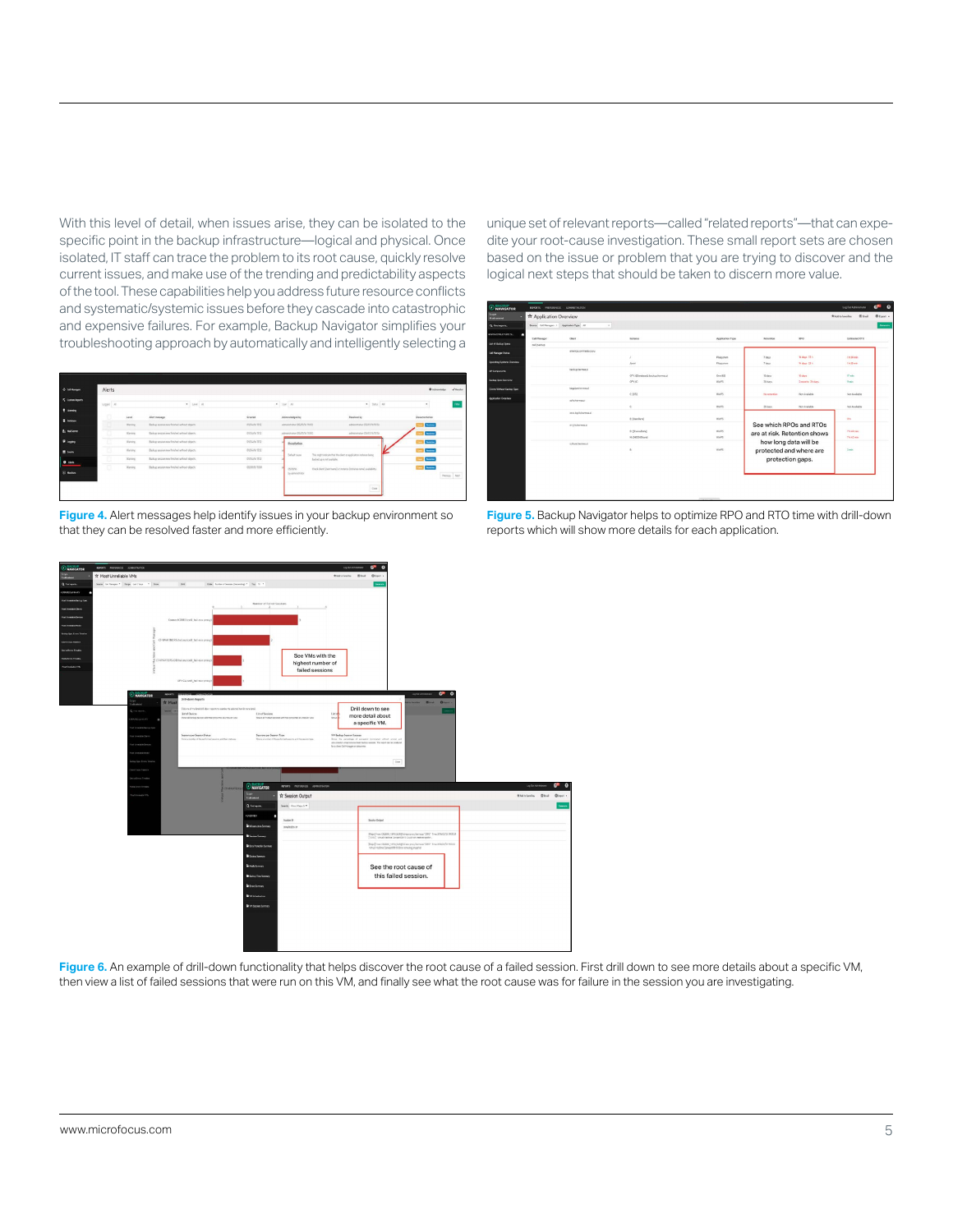## **Collaboration and Cross-System Reporting**

Collaborative engagement with internal and external stakeholders can lead to greater productivity and performance. Backup Navigator allows you to create collaborative and customized reporting to address constant requests for unique reports. Reports can be exported in various formats and isolated to a specific user's viewpoint. With Backup Navigator, administrators can export reports to Backup Navigator formats to collaboratively share with peers and even export reports as static file formats (images or PDF).

When the collaborative need requires sharing report data across different systems, for example, a billing infrastructure, the data can be exported into different open formats such as comma-separated values (CSV), HTML, and native to Microsoft software (Excel, Word, and PowerPoint). Creating collaborative and cross-system reports can be done in real time or scheduled, and can be sent automatically via email to stakeholders, internal or external.

## **Flexible, Personalized Reporting**

Backup Navigator is designed as a multi-tenant reporting solution that allows IT administrators to create and customize detailed reports through an interactive Web-based interface. Backup Navigator users can personalize their environment, tailoring it to match their specific interests, responsibilities, and approaches to actively monitoring the backup and recovery process. Backup Navigator saves each user's personal preferences to offer a unique user experience for each person accessing the tool.

IT administrators can create customized reports based on how they want to visualize the information from the backup and recovery process. Building custom reports is possible through the preset content definitions listed in the following table. Users simply select the type of report they need, based on a component of the backup infrastructure (logical or physical), and then define how it is to be presented.

| <b>Report Type</b>                    | <b>Product Status</b>                                                                                                                          |
|---------------------------------------|------------------------------------------------------------------------------------------------------------------------------------------------|
| <b>Capacity Reports</b>               | Backups sessions<br>Media (D2D, disk, tape, VTL)<br>Sizes of internal databases<br>Source and target capacity                                  |
| Performance                           | Backup sessions<br>Devices<br><b>Hosts</b>                                                                                                     |
| <b>Availability Reports</b>           | Top device, backup specs, client,<br>media failures<br>Concurrent device use                                                                   |
| Media Use                             | Media quality<br>Space/utilization of media<br>Deduplication rates/ratios (StoreOnce)                                                          |
| <b>Session Reports</b>                | Session overview<br>Session status<br>Session performance<br>Session-related failures<br>Resources used in the session                         |
| <b>Device-Related Reports</b>         | List of all devices<br>Device utilization<br>Device performance<br>Device-related failures<br>Devices used in backup/restore<br>Device changes |
| <b>Trending and Future Prediction</b> | Volume capacity<br>Media capacity<br>Deduplication device capacity                                                                             |
| <b>Infrastructure Changes</b>         | Media-related changes<br>Media-pool-related changes<br>Backup spec changes<br>Device-related changes<br>Backup schedule changes                |

**Table 1.** Backup Navigator reports

#### **"What-If" Scenario Evaluation**

Backup Navigator collects, correlates, and analyzes data associated with how the backup and recovery infrastructure is used. From this analysis, IT administrators can formulate future requirements for backup infrastructure and can proactively and cost-efficiently address storage gaps before they happen.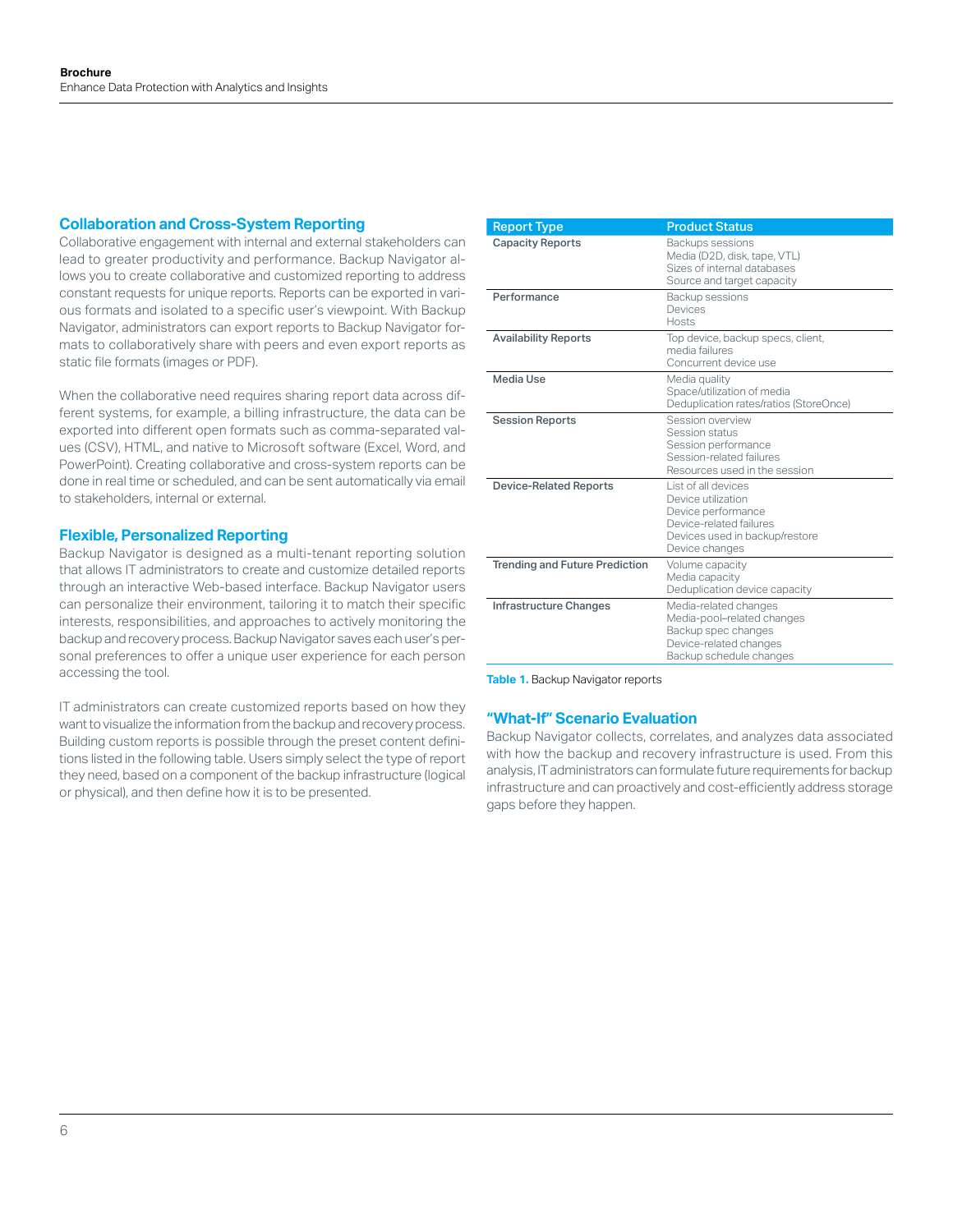In Figure 7, various capacity reports show an ongoing data growth and how the available storage media is being filled up. A deduplication report indicates how much new storage will be needed if data continues to grow at a certain rate while backup protection is being extended. This kind of forward-looking analysis, when compared with "what-if" questions, creates an intelligent and adaptive backup and recovery system that can be as agile as the rest of the data center infrastructure.



**Figure 7.** In the "What-if" analysis, you can see the data growth and how the storage media is being filled up. Based on current deduplication rates, see how much new capacity will be needed in the future to properly back up your data.

#### Micro Focus Data Protection Suite of Software Products

Micro Focus offers a suite of integrated software products that deliver a comprehensive backup and recovery solution that allows you to protect your data and meet your business continuity goals with centralized management across all locations (from data center to branches/remote offices and DR sites), all formats (structured and unstructured data, applications, databases, etc.), and environments (physical and virtualized servers). It also allows you to proactively plan for future capacity needs based on insights derived from your backup environment. Our Data Protection suite includes:

■ Data Protector provides a comprehensive, high-performing, and scalable backup and replication across different repositories in both physical and virtual environments.

■ Backup Navigator, a Data Protector companion product described in this brochure, leverages analytics to identify protection gaps, provides rapid root-cause analysis of backup issues, and enables IT to plan for future backup needs. It presents the content graphically in the form of dashboards, graphs, and charts on backup performance and capacity utilization.

#### **Conclusion**

Organizations that want to better understand their approach to data protection—how the backup and recovery infrastructure is currently addressing their needs, and how it must change to address their future needs—need a way to gain insights that go beyond what is already known. Relying on disparate reporting tools that require customized scripting or programming to ingest data associated with daily backup operations can fall short in providing an intelligent approach to backup and recovery. Instead, to truly understand the ever-changing behaviors of perpetually connected backup and recovery components (logical and physical), it is important to focus on a backup and recovery solution that can address the future of IT.

Micro Focus delivers enterprise-class backup and recovery software paired with collaborative, intelligent, analytical, and insight-driven trend analysis to help you manage your backup and recovery today with an eye on addressing the needs of tomorrow.

The ability to maintain an agile data protection strategy allows you to adapt to fast-changing markets, organizational demands, and the new demands of acquisitions. Gaining the power of adaptive intelligence from the data protection process allows you to refine your backup and recovery processes and respond quickly and successfully to data loss so you can stay ahead of your competitors.

Learn more at **[microfocus.com/backupnav](http://www.microfocus.com/backupnav) [microfocus.com/dataprotector](http://www.microfocus.com/dataprotector)  [microfocus.com/abr](http://www.microfocus.com/abr)**